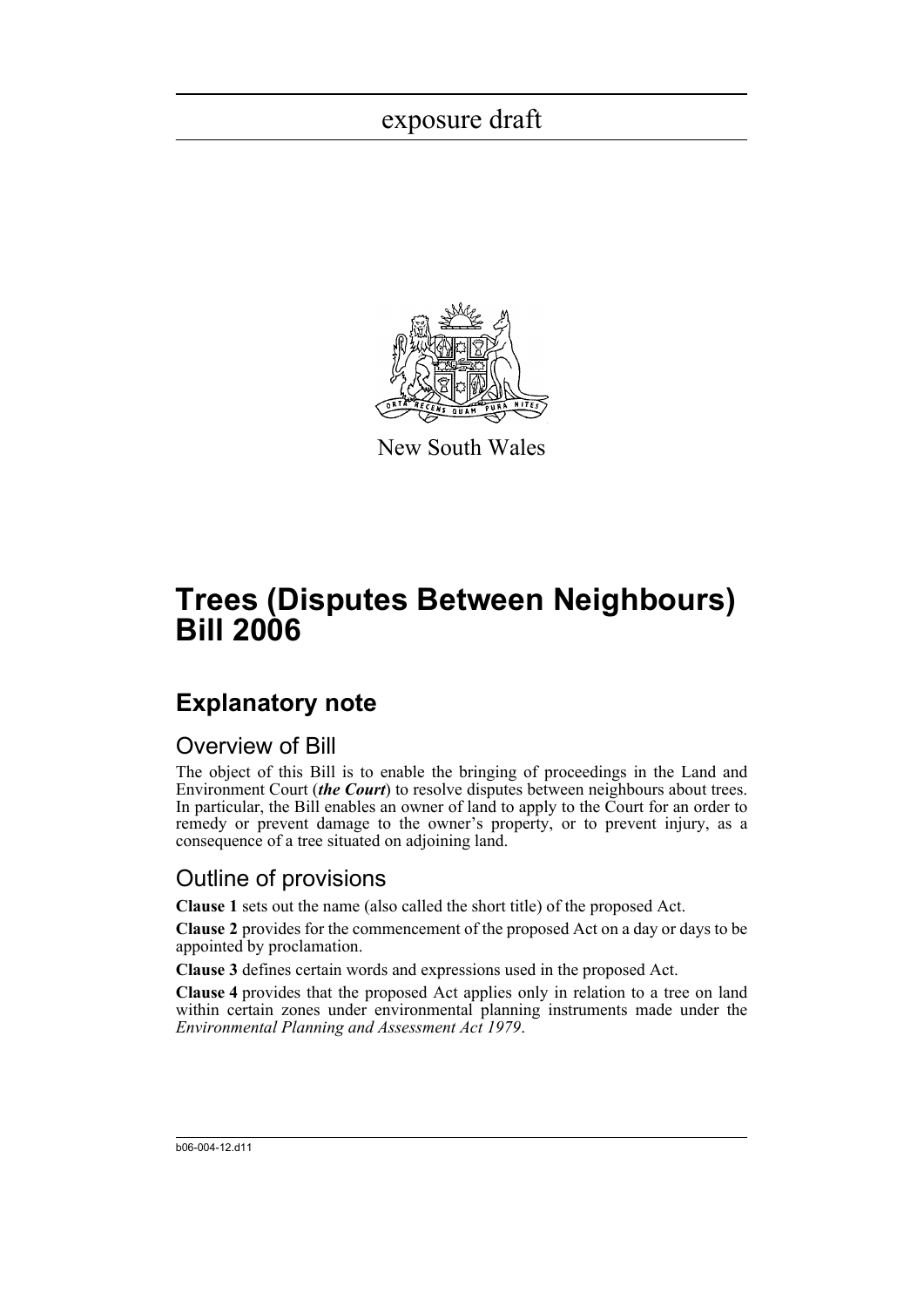Trees (Disputes Between Neighbours) Bill 2006

Explanatory note

**Clause 5** abolishes the right that a person may otherwise have to bring any court action in nuisance as a result of damage caused by a tree to which the proposed Act applies. Clause 5 also makes it clear that, except for the abolition of this right, the proposed Act does not affect the rights that a person has under any other Act or law to interfere with a tree that is not owned by the person.

**Clause 6** makes it clear that the proposed Act does not generally enable a person to carry out any work or activity for which a consent or other authorisation is required under another Act or that is prohibited under another Act. However, an order granted under the proposed Act is to have effect despite any requirement that would otherwise apply for a consent or other authorisation to be obtained in relation to the tree concerned under the *Environmental Planning and Assessment Act 1979* or the *Heritage Act 1977*. A relevant authority (that is, a local council or the Heritage Council) may appear in proceedings brought under the proposed Act if such an authorisation of the relevant authority would otherwise be required. (See **clause 13**.)

**Clause 7** enables an owner of land to apply to the Court for an order to remedy or prevent damage to property on the land, or to prevent injury, as a consequence of a tree situated on adjoining land.

**Clause 8** provides that an applicant for any such order must notify certain persons, including the owner of the tree concerned and any relevant authority who would be entitled to appear, under proposed section 13, in proceedings relating to the tree. The Court may direct that other persons be notified. The Court may also waive the requirement to give notice.

**Clause 9** confers a discretion on the Court to make such orders as it thinks fit to remedy, restrain or prevent damage to property, or to prevent injury to any person, as a consequence of the tree concerned. The clause provides a range of examples of orders that the Court may make.

**Clause 10** provides, among other things, that the Court must not make an order under the proposed Act unless it is satisfied that the applicant has made a reasonable effort to reach agreement with the owner of the tree concerned and that the notification requirements set out in proposed section 9 have been complied with. Clause 11 also provides that the Court must not make an order unless it satisfied that the tree concerned:

- (a) has caused, is causing, or is likely in the near future to cause, damage to the applicant's property, or
- (b) the tree concerned is likely to cause injury to a person.

**Clause 11** provides that, if the tree concerned is on Crown land and the matter has been referred to a local land board under the *Crown Lands Act 1989* or the *Western Lands Act 1901*, the Court must not make an order under the proposed Act unless the local land board has completed or made its inquiry, report or recommendation and the applicant has been advised of any related decision by the Minister for Lands.

**Clause 12** requires the Court to consider a range of matters before determining an application made under the proposed Act.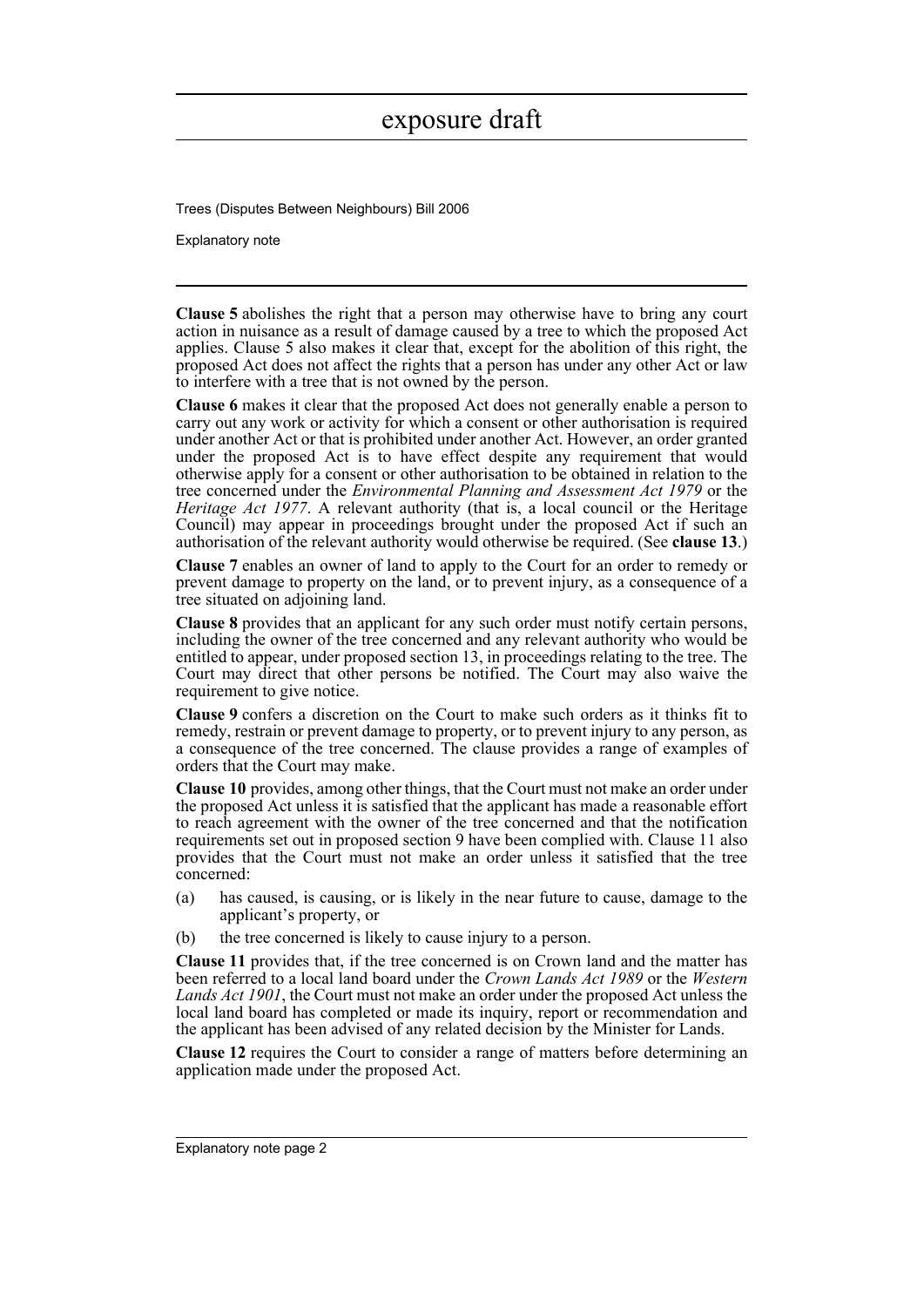Trees (Disputes Between Neighbours) Bill 2006

Explanatory note

**Clause 14** provides that an order under the proposed Act that requires an owner of land to carry out work in relation to a tree situated on the land binds any successor in title to the owner.

**Clause 15** makes it an offence for a person to fail to comply with any requirement imposed on the person by an order under the proposed Act. The maximum penalty for such an offence will be 1,000 penalty units (currently, \$110,000).

**Clause 16** empowers a local council to enter land for the purpose of carrying out work relating to a tree situated on the land if the owner of the land has failed to carry out the work, within a specified period or by a specified date, in accordance with an order made under the Act. This proposed section also allows the council to recover in a court of competent jurisdiction the reasonable costs of entering the land, and of inspecting and carrying out such work.

**Clause 17** enables the Governor to make regulations for the purposes of the proposed Act.

**Clause 18** is a formal provision that gives effect to the savings, transitional and other provisions set out in Schedule 1.

**Clause 19** is a formal provision that gives effect to the amendments to the Acts and Regulation set out in Schedule 2.

**Clause 20** provides for the review of the proposed Act in 5 years.

### **Schedule 1 Savings, transitional and other provisions**

**Schedule 1** contains savings, transitional and other provisions consequent on the enactment of the proposed Act.

### **Schedule 2 Amendment of other legislation**

**Schedule 2** amends the Acts and regulation specified in the Schedule. Among other things, Schedule 2 amends the *Local Government Act 1993* to enable a local council to order an owner or occupier of land to carry out work, specified in the order, in relation to a tree to ensure the safety of users, occupiers or owners of adjoining land.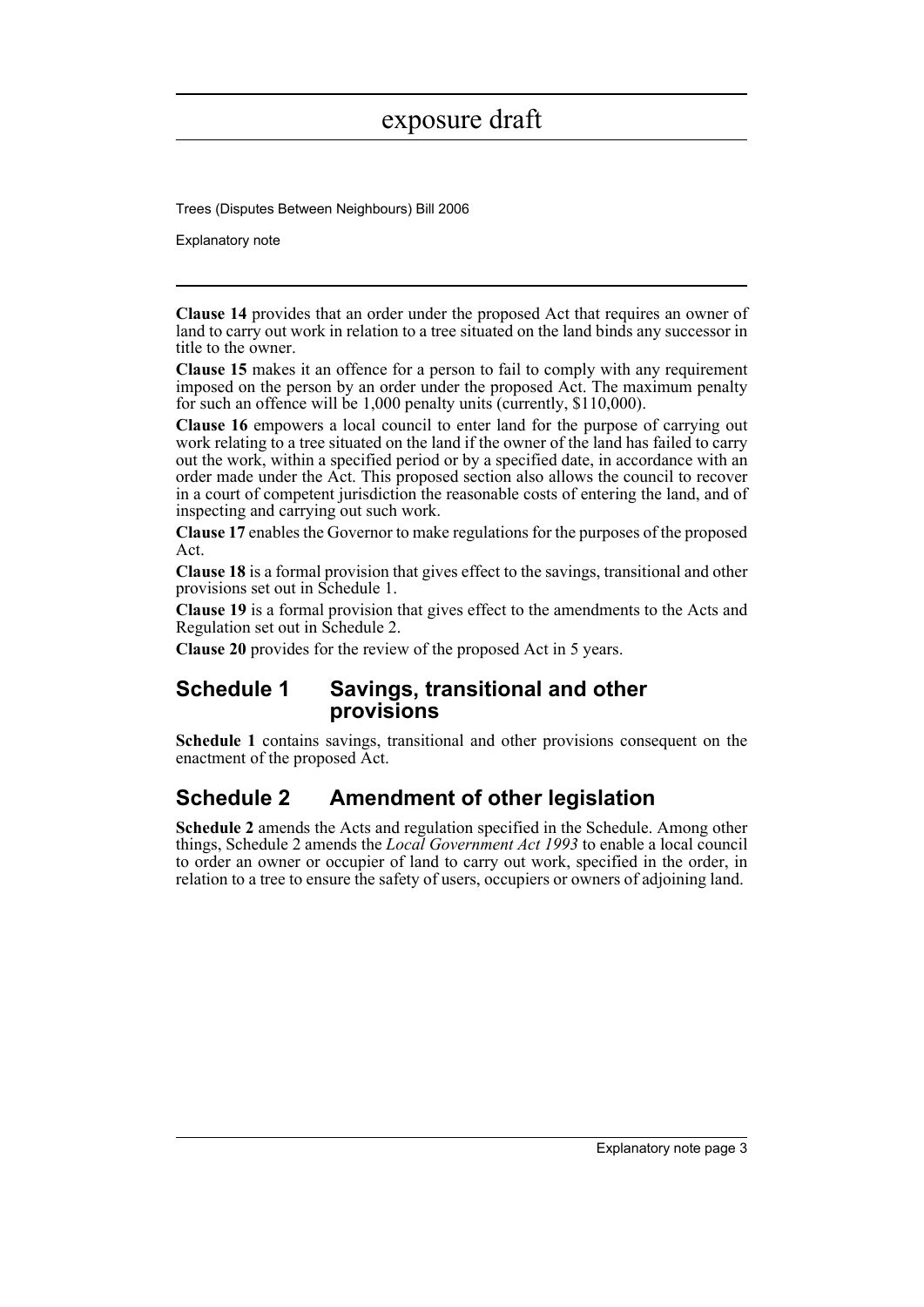

New South Wales

## **Trees (Disputes Between Neighbours) Bill 2006**

### **Contents**

|    |                                                                                      | Page |
|----|--------------------------------------------------------------------------------------|------|
| 1  | Name of Act                                                                          | 2    |
| 2  | Commencement                                                                         |      |
| 3  | Definitions                                                                          | 2    |
| 4  | Act applies to trees on certain land                                                 | 2    |
| 5  | Effect of Act on certain rights                                                      | 2    |
| 6  | Act does not generally authorise work or activity regulated by<br>or under other Act | 3    |
| 7  | Application to Court by affected land owner                                          | 3    |
| 8  | Notice of application for order to be given to owners of<br>affected land            | 3    |
| 9  | Jurisdiction to make orders                                                          | 4    |
| 10 | Matters of which Court must be satisfied before making an<br>order                   | 4    |
| 11 | Trees on Crown land referred to local land board                                     | 5    |
| 12 | Further matters to be considered by Court                                            | 5    |
| 13 | Appearance by local council or Heritage Council                                      | 6    |
| 14 | Certain successors in title bound by order                                           | 6    |
|    |                                                                                      |      |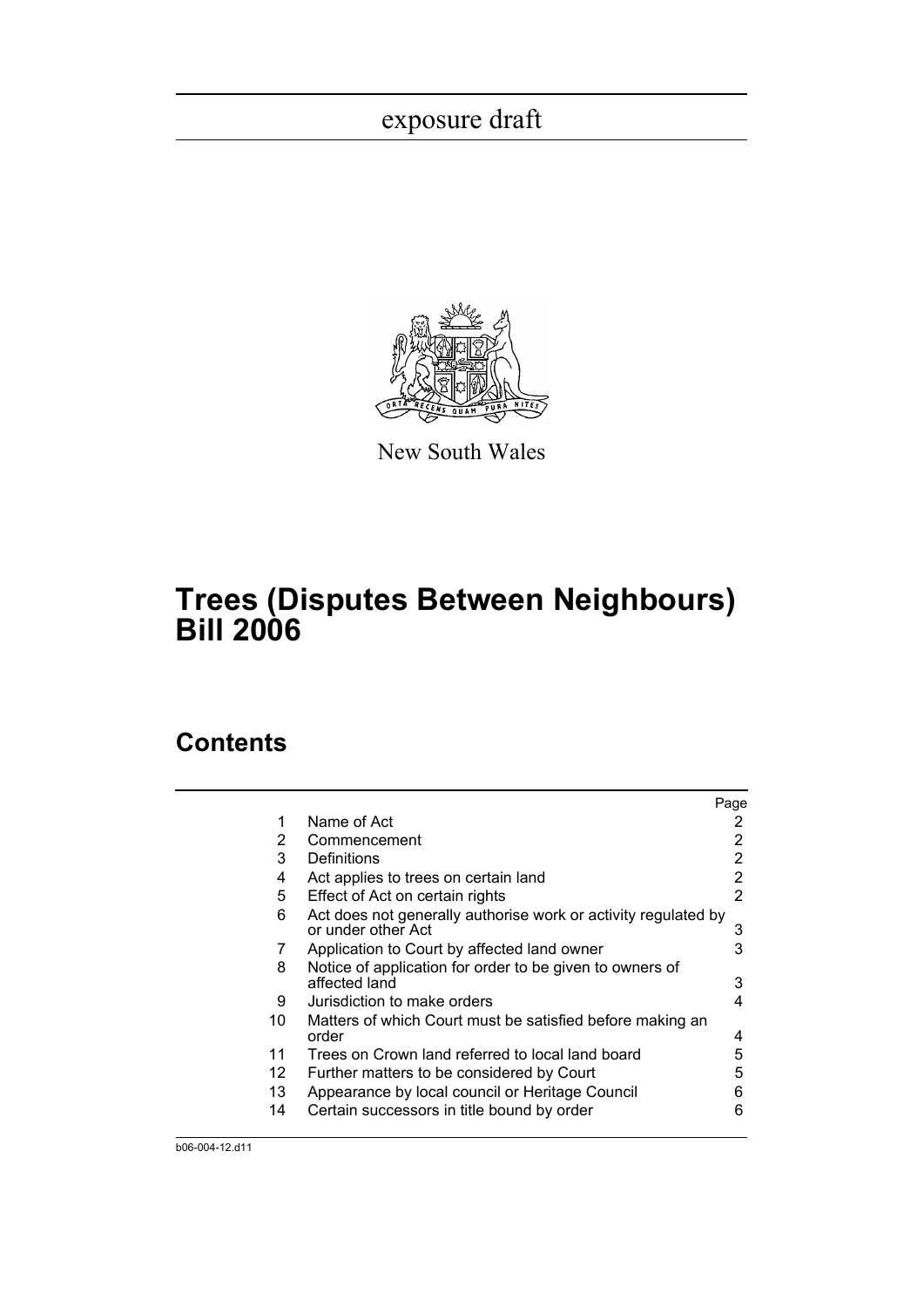Trees (Disputes Between Neighbours) Bill 2006

Contents

|            |                                            | Page |
|------------|--------------------------------------------|------|
| 15         | Failure to comply with order               | 6    |
| 16         | Carrying out of work by local council      |      |
| 17         | Regulations                                | 8    |
| 18         | Savings, transitional and other provisions | 8    |
| 19         | Amendment of other legislation             | 8    |
| 20         | Review of Act                              | 8    |
| Schedule 1 | Savings, transitional and other provisions | 9    |
| Schedule 2 | Amendment of other legislation             | 10   |
|            |                                            |      |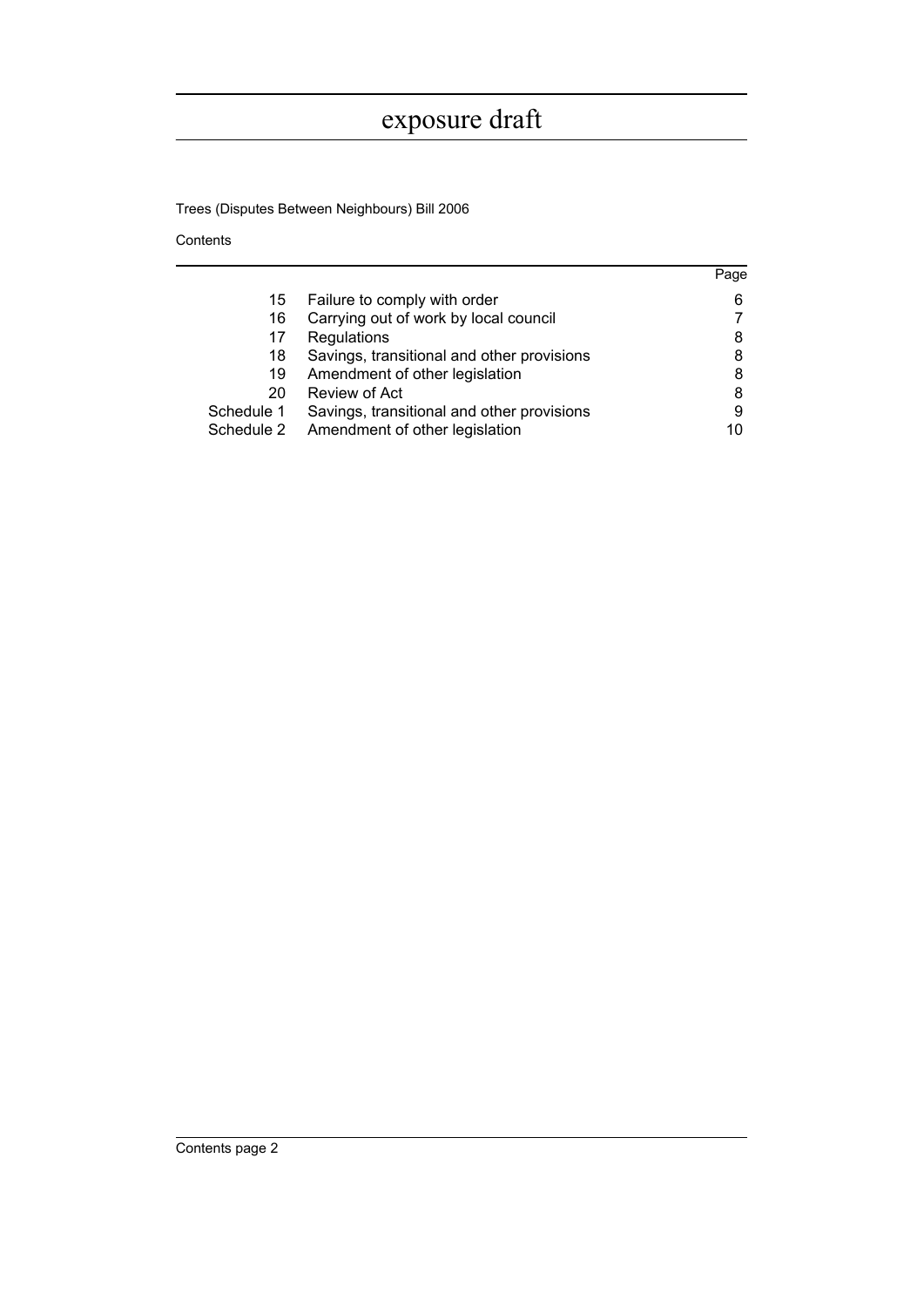

New South Wales

## **Trees (Disputes Between Neighbours) Bill 2006**

No , 2006

### **A Bill for**

An Act to provide for proceedings in the Land and Environment Court for the resolution of disputes between neighbours concerning trees; and for other purposes.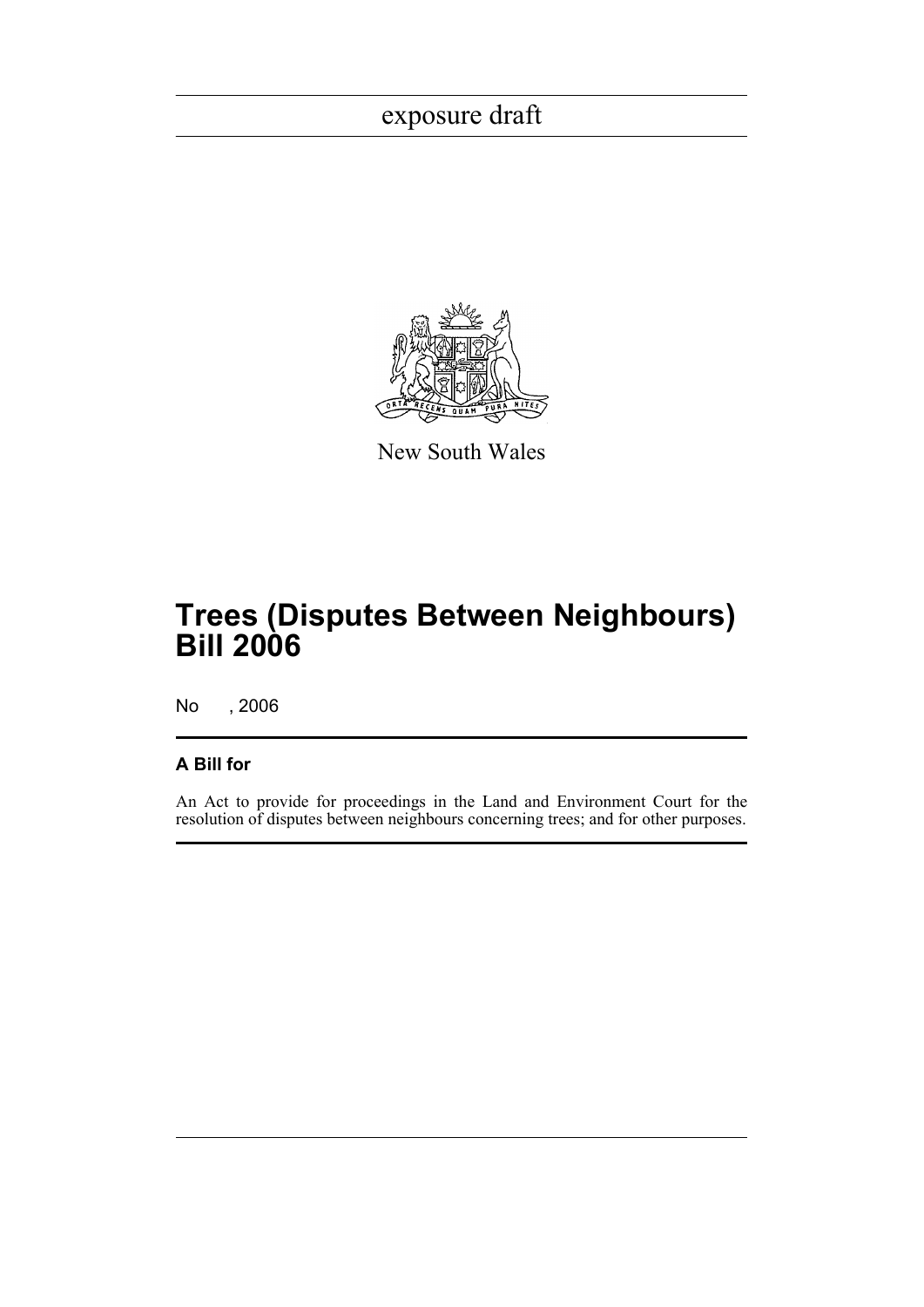Clause 1 Trees (Disputes Between Neighbours) Bill 2006

### <span id="page-6-0"></span>**The Legislature of New South Wales enacts:**

### **1 Name of Act**

This Act is the *Trees (Disputes Between Neighbours) Act 2006*.

### <span id="page-6-1"></span>**2 Commencement**

This Act commences on a day or days to be appointed by proclamation.

### <span id="page-6-2"></span>**3 Definitions**

(1) In this Act:

*council* has the same meaning as it has in the *Local Government Act 1993*.

*interfere* with a tree includes cut down, fell, remove, kill, destroy, poison, ringbark, uproot or burn a tree or any part of a tree (including its roots).

*owner of land* includes the occupier of the land.

*relevant authority* means a council or the Heritage Council.

*the Court* means the Land and Environment Court.

(2) Notes included in this Act do not form part of this Act.

### <span id="page-6-3"></span>**4 Act applies to trees on certain land**

This Act applies only in relation to a tree situated on the following land or on land that adjoins the following land:

- (a) land within a zone designated "residential" (but not "rural-residential"), "village", "township", "industrial" or "business" under an environmental planning instrument (within the meaning of the *Environmental Planning and Assessment Act 1979*) or, having regard to the purpose of the zone, having the substantial character of a zone so designated,
- (b) any land prescribed by the regulations for the purposes of this section.

### <span id="page-6-4"></span>**5 Effect of Act on certain rights**

(1) Except as provided by subsection (2), nothing in this Act affects the rights that a person has under any other Act or law to interfere with any tree that is not owned by the person.

**Note.** For example, under the *Access to Neighbouring Land Act 2000*, a Local Court may make a neighbouring land access order that authorises an owner of land to access, and carry out work on, adjoining land for any of the following purposes:

(a) ascertaining whether any hedge, tree or shrub is dangerous, dead, diseased, damaged or insecurely rooted,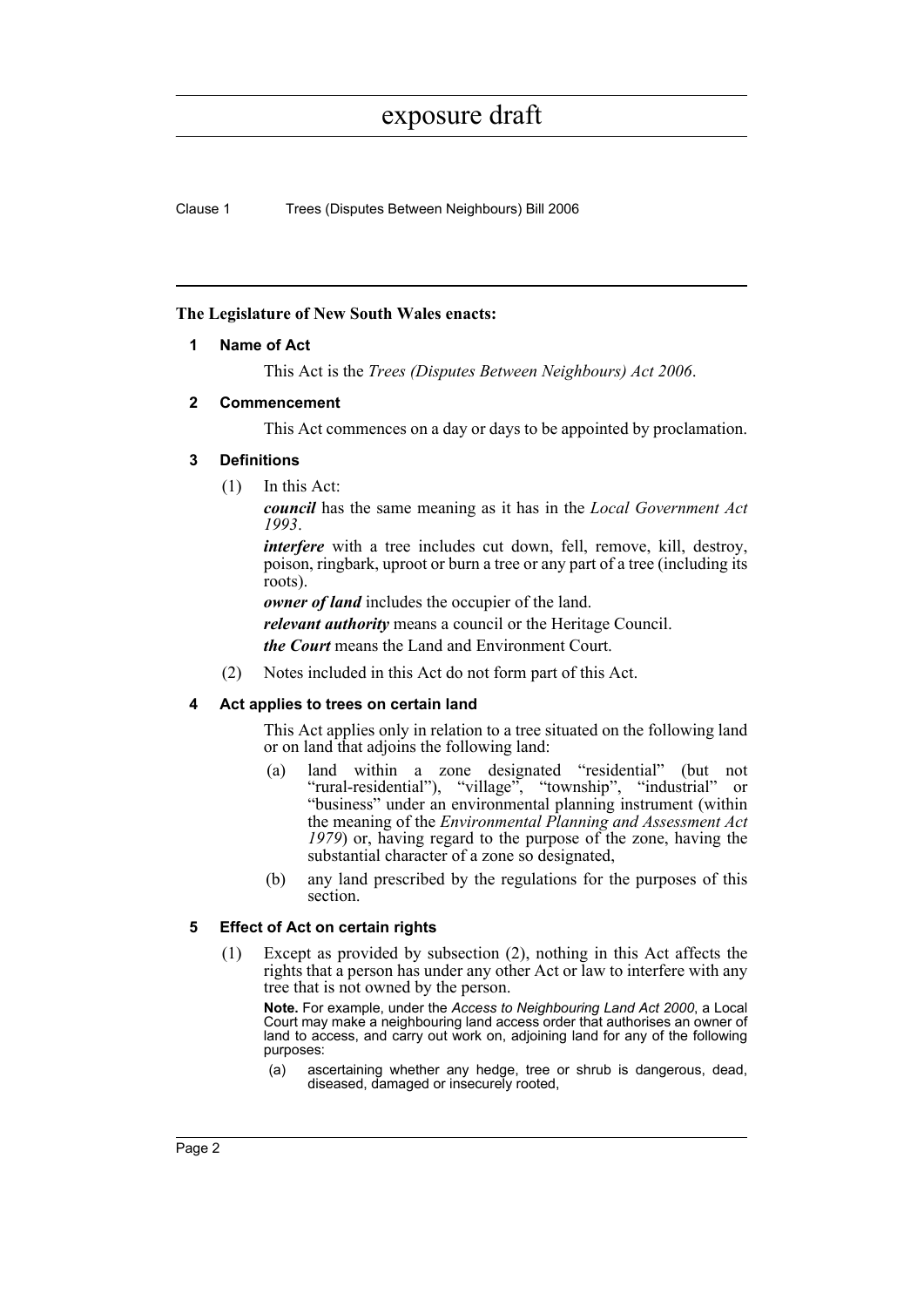Trees (Disputes Between Neighbours) Bill 2006 Clause 6

- (b) replacing any hedge, tree or shrub,
- (c) removing, felling, cutting back or treating any hedge, tree or shrub.

By way of another example, under the *Electricity Supply Act 1995*, an electricity network operator may, in certain circumstances, trim or remove a tree if the operator has reasonable cause to believe that the tree:

- (a) could destroy, damage or interfere with its electricity works, or
- (b) could make its electricity works become a potential cause of bush fire or a potential risk to public safety.
- (2) No action may be brought in nuisance as a result of damage caused by a tree to which this Act applies.

#### <span id="page-7-0"></span>**6 Act does not generally authorise work or activity regulated by or under other Act**

- (1) Except as provided by subsection (3), nothing in this Act enables a person:
	- (a) to carry out any work or engage in any activity for which a consent or other authorisation must be obtained under any other Act without the required consent or authorisation, or
	- (b) to carry out any work or engage in any activity that is prohibited by or under any other Act.
- (2) Except as provided by subsection (3), a person may not apply to the Court for an order under this Act if the carrying out of the work or engagement in the activity concerned is prohibited by or under another Act.
- (3) An order granted under this Act has effect despite any requirement that would otherwise apply for a consent or other authorisation in relation to the tree concerned to be obtained under the *Environmental Planning and Assessment Act 1979* or the *Heritage Act 1977*.

#### <span id="page-7-1"></span>**7 Application to Court by affected land owner**

An owner of land may apply to the Court for an order to remedy or prevent damage to property on the land, or to prevent injury to a person, as a consequence of a tree situated on adjoining land.

#### <span id="page-7-2"></span>**8 Notice of application for order to be given to owners of affected land**

- (1) An applicant for an order under this Act must give at least 21 days notice of the lodging of the application and the terms of any order sought:
	- (a) to the owner of the tree the subject of the application, and
	- (b) to the relevant authority that would, in accordance with section 13, be entitled to appear in proceedings in relation to the tree, and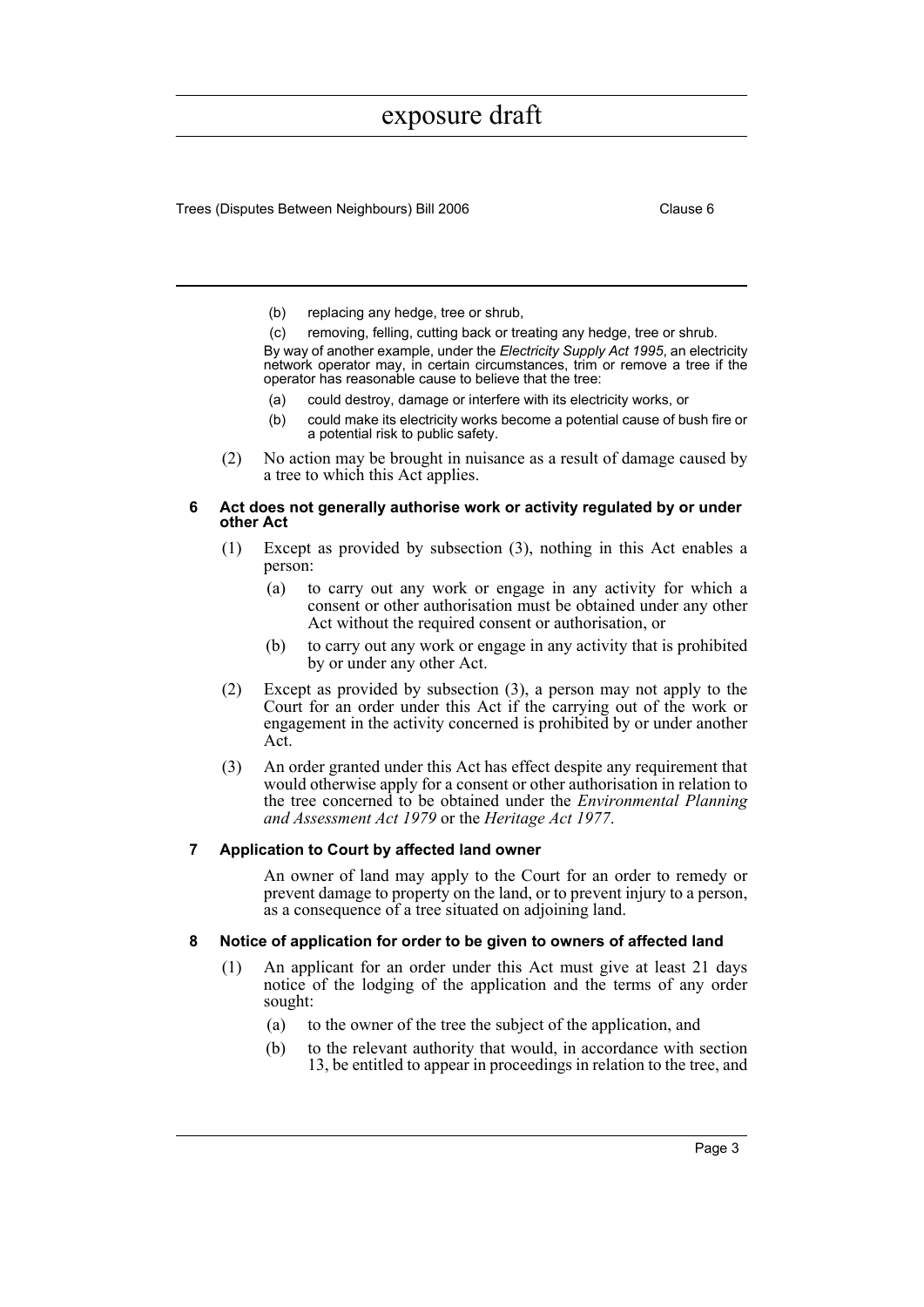Clause 9 Trees (Disputes Between Neighbours) Bill 2006

- (c) to any other person the applicant has reason to believe will be affected by the order.
- (2) The Court may direct that notice of an application be given to a person or that notice be given in a specified manner or within a specified period.
- (3) The Court may waive the requirement to give notice or vary the period of notice under this section if it thinks it appropriate to do so in the circumstances.

#### <span id="page-8-0"></span>**9 Jurisdiction to make orders**

- (1) The Court may make such orders as it thinks fit to remedy, restrain or prevent damage to property, or to prevent injury to any person, as a consequence of the tree the subject of the application concerned.
- (2) Without limiting the powers of the Court to make orders under subsection (1), an order made under that subsection may:
	- (a) require the taking of specified action to remedy damage to property, or
	- (b) require the taking of specified action to prevent damage or, if damage has already occurred, further damage, to property, or
	- (c) require the taking of specified action to prevent injury to any person, or
	- (d) authorise the applicant concerned to take specified action to remedy or prevent damage or (if damage has already occurred) further damage to property, or
	- (e) authorise the applicant concerned to take specified action to prevent injury to any person, or
	- (f) authorise land to be entered for the purposes of carrying out an order under this section, or
	- (g) require the payment of costs associated with carrying out an order under this section, or
	- (h) require the payment of compensation for damage to property.

### <span id="page-8-1"></span>**10 Matters of which Court must be satisfied before making an order**

- (1) The Court must not make an order under this Act unless it is satisfied:
	- (a) that the applicant has made a reasonable effort to reach agreement with the owner of the tree the subject of the application, and
	- (b) if the requirement to give notice has not been waived, that the applicant has given notice of the application in accordance with section 9.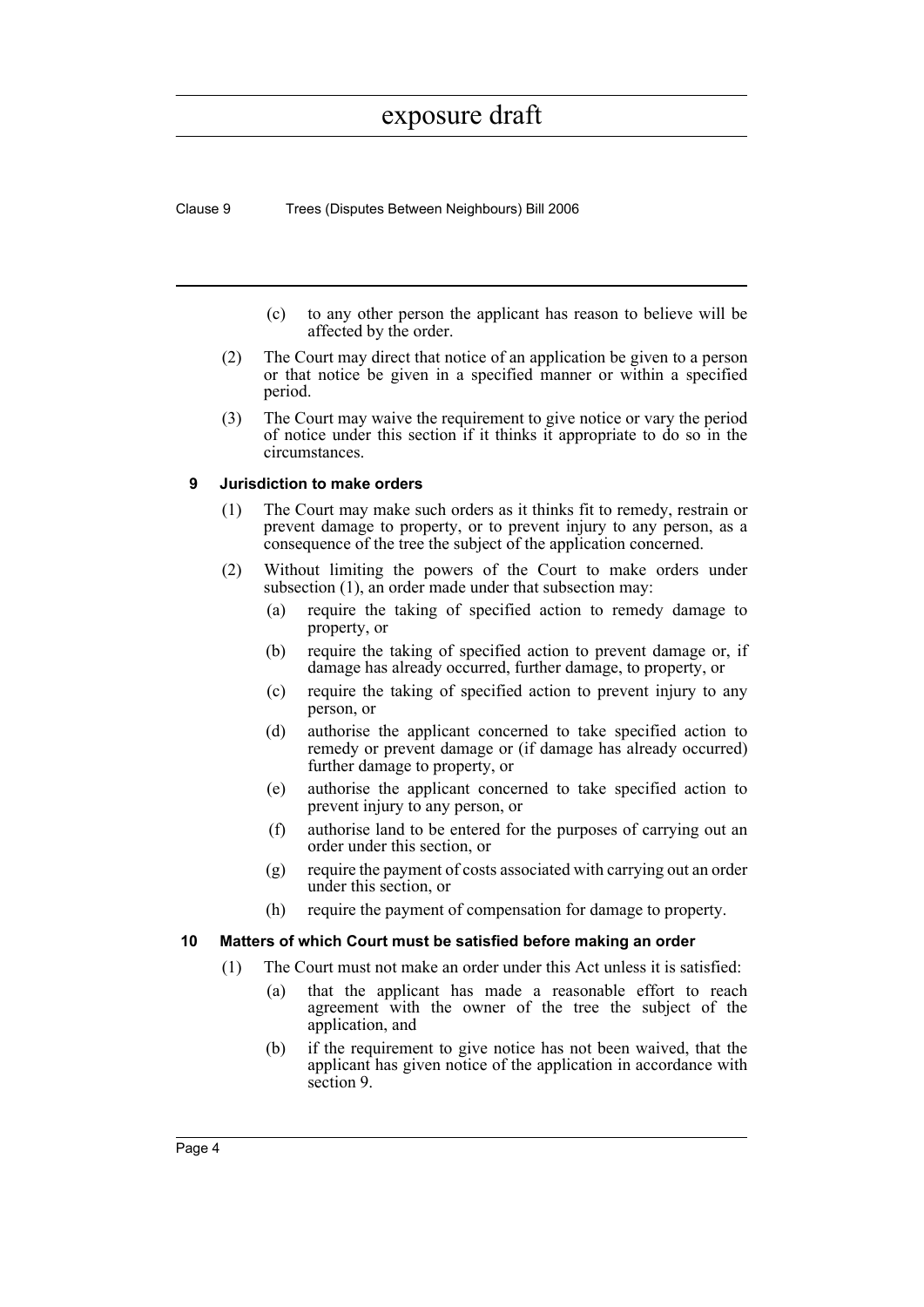Trees (Disputes Between Neighbours) Bill 2006 Clause 11

- (2) The Court must not make an order under this Act unless it is satisfied that the tree concerned:
	- (a) has caused, is causing, or is likely in the near future to cause, damage to the applicant's property, or
	- (b) the tree concerned is likely to cause injury to a person.

#### <span id="page-9-0"></span>**11 Trees on Crown land referred to local land board**

- (1) The Court must not make an order under this Act if the tree concerned is on Crown land and the matter has been referred to a local land board, or a Chairperson of a local land board, under section 22 of the *Crown Lands Act 1989* or section 10A of the *Western Lands Act 1901* unless:
	- (a) any inquiry, report or recommendation provided for in that section in relation to the matter has been completed or made, and
	- (b) the applicant has been advised of any decision made by the Minister administering the *Crown Lands Act 1989* or the *Western Lands Act 1901* in relation to the matter.
- (2) In this section:

*Crown land* has the same meaning as it has in the *Crown Lands Act 1989*, and includes land dedicated for a public purpose under Part 5 of that Act.

#### <span id="page-9-1"></span>**12 Further matters to be considered by Court**

Before determining an application made under this Act, the Court is to consider the following matters:

- (a) the location of the tree concerned in relation to the boundary of the land on which the tree is situated and any premises,
- (b) whether the tree was grown in accordance with any tree planting policy of the council in which the tree is located,
- (c) whether interference with the tree would, in the absence of section 6 (3), require any consent or other authorisation under the *Environmental Planning and Assessment Act 1979* or the *Heritage Act 1977* and, if so, whether any such consent or authorisation has been obtained,
- (d) whether the tree has any historical, cultural or scientific value,
- (e) any contribution of the tree to the local ecosystem and biodiversity,
- (f) any contribution of the tree to the natural landscape and scenic value of the land on which it is situated or the locality concerned,
- (g) the value of the tree to public amenity,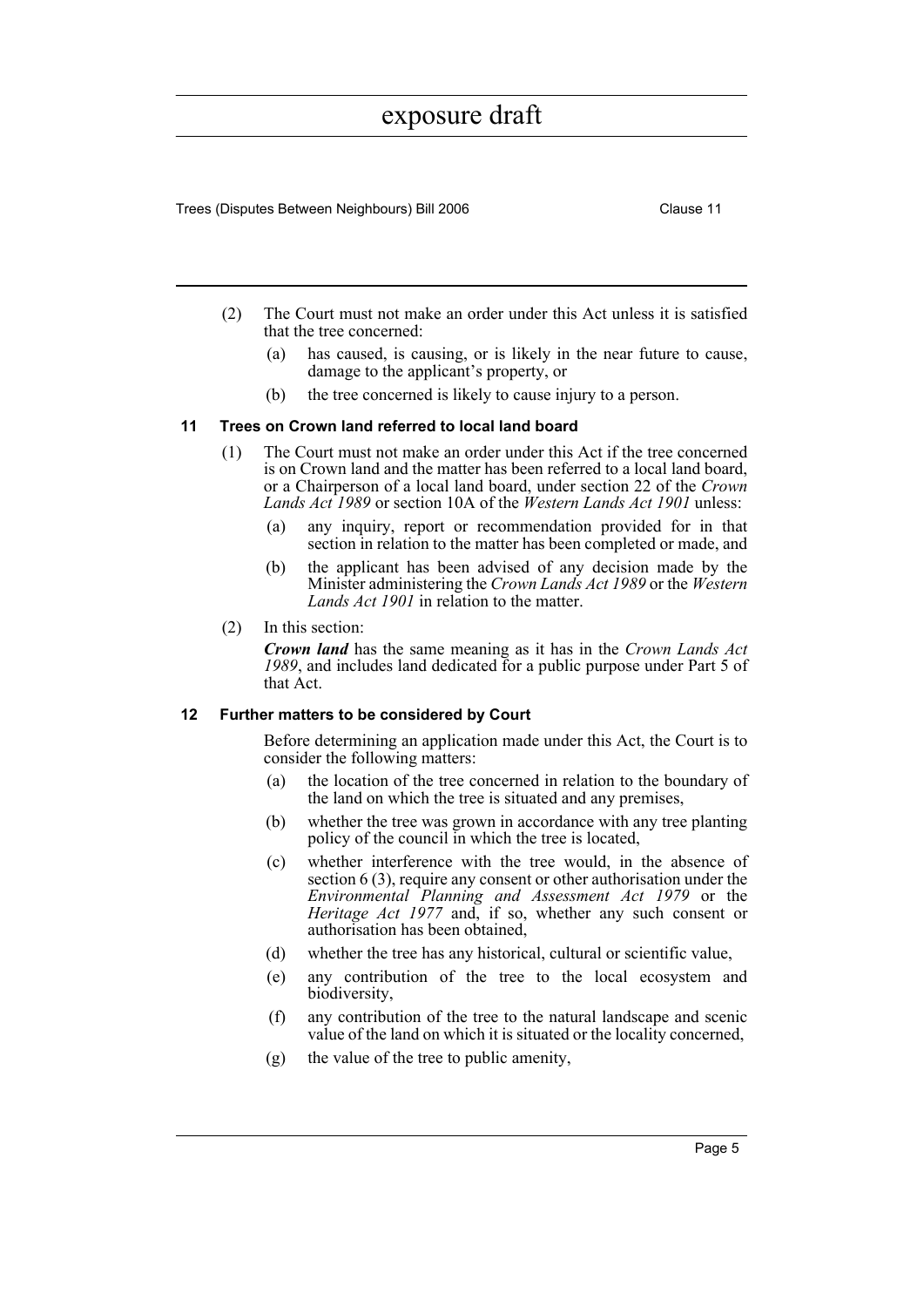Clause 13 Trees (Disputes Between Neighbours) Bill 2006

- (h) any impact of the tree on soil stability, the water table or other natural features of the land or locality concerned,
- (i) if the applicant alleges that the tree concerned has caused, is causing, or is likely in the near future to cause, damage to the applicant's property:
	- (i) anything, other than the tree, that has contributed, or is contributing, to any such damage or likelihood of damage, including any action by the applicant and the impact of any trees owned by the applicant, and
	- (ii) any steps taken by the applicant or the owner of the tree to prevent or rectify any such damage,
- (j) if the applicant alleges that the tree concerned is likely to cause injury to a person:
	- (i) anything, other than the tree, that has contributed, or is contributing, to any such likelihood, including any action by the applicant and the impact of any trees owned by the applicant, and
	- (ii) any steps taken by the applicant or the owner of the tree to prevent any such injury,
- (k) such other matters as the Court considers relevant in the circumstances of the case.

### <span id="page-10-0"></span>**13 Appearance by local council or Heritage Council**

A relevant authority may appear before the Court in any proceedings under this Act in relation to a tree if the consent or other authorisation of the relevant authority to interfere with the tree would be required, in the absence of section 6 (3), under the *Environmental Planning and Assessment Act 1979* or the *Heritage Act 1977*.

#### <span id="page-10-1"></span>**14 Certain successors in title bound by order**

If the Court orders the owner of land on which a tree is situated to carry out work in relation to a tree, any successor in title to the owner is bound by that order in the same way as that owner.

### <span id="page-10-2"></span>**15 Failure to comply with order**

- (1) A person must not fail to comply with any requirement imposed on the person by an order under this Act. Maximum penalty: 1,000 penalty units.
- (2) Proceedings for an offence under subsection (1) may be taken before the Court in its summary jurisdiction.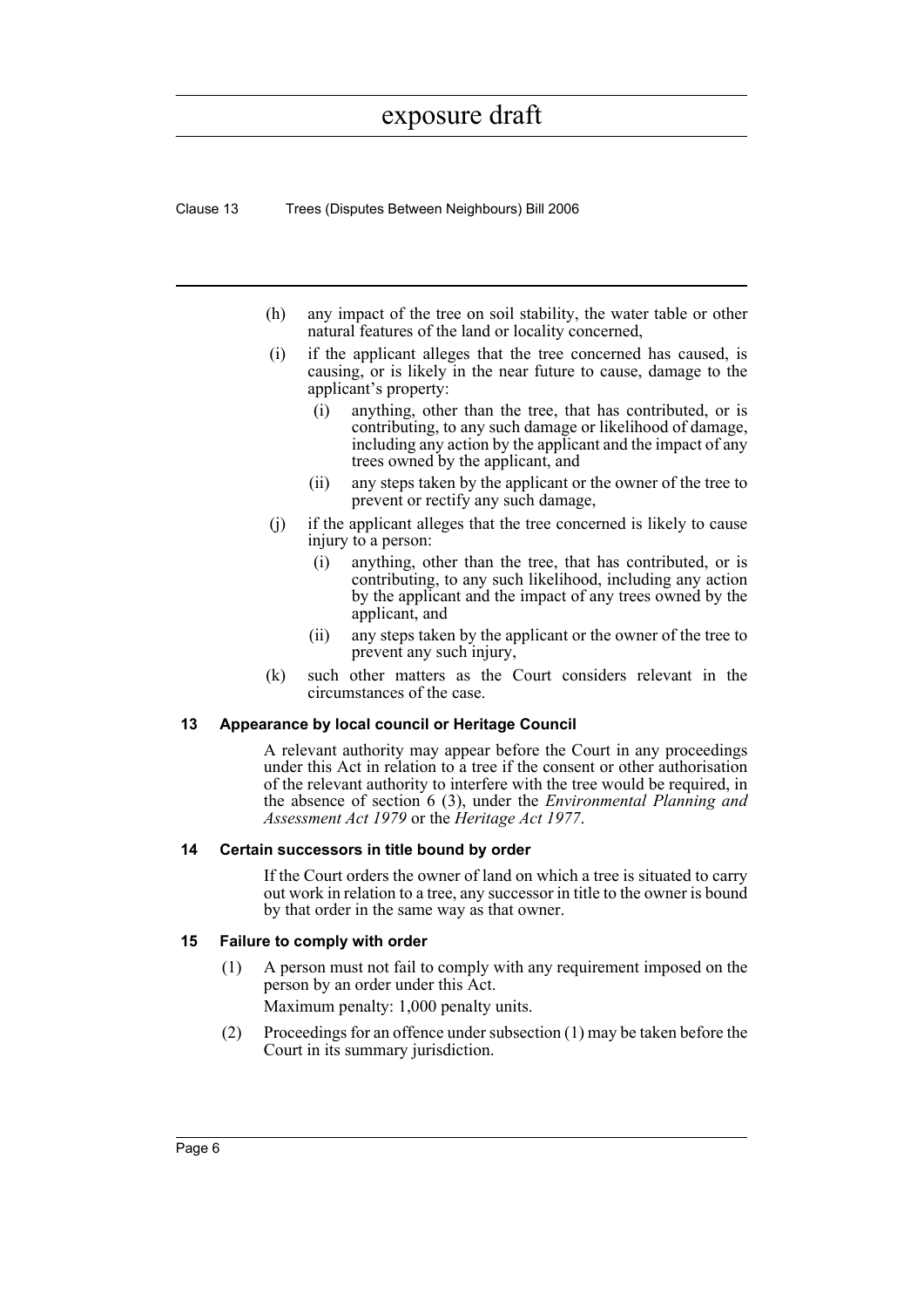Trees (Disputes Between Neighbours) Bill 2006 Clause 16

#### <span id="page-11-0"></span>**16 Carrying out of work by local council**

- (1) If the Court has ordered the owner of land on which a tree is situated to carry out work in relation to the tree within a specified period or by a specified date under this Act, a person authorised by the council of the area in which the tree is situated (*an authorised person*) may enter the land for the purpose of either or both of the following:
	- ascertaining whether the owner has carried out the work in accordance with the order,
	- (b) carrying out the work if the owner has failed to carry out the work in accordance with the order.
- (2) Before an authorised person enters land under this section, the council must give the owner of the land written notice of the intention to enter the land.
- (3) The notice must specify the day on which the person intends to enter the land and must be given before that day.
- (4) This section does not require notice to be given:
	- (a) if entry to the land is made with the consent of the owner of the land, or
	- (b) if entry to the land is required because of the existence or reasonable likelihood of a serious risk to safety, or
	- (c) if entry is required urgently and the case is one in which the general manager of the council has authorised in writing (in the particular case) entry without notice.
- (5) An authorised person may not enter or inspect, or carry out work on, land under this section unless the person is in possession of an authority and produces the authority if required to do so by the owner of the land.
- (6) The authority must be a written authority that is issued by the council and that:
	- (a) states that it is issued under this Act, and
	- (b) gives the name of the person to whom it is issued, and
	- (c) describes the land to which the authority applies, and
	- (d) states that the person has the power to enter the land and states either or both of the following:
		- (i) that entry to the land is required for the purpose of ascertaining whether the owner has carried out work in accordance with an order under this Act,
		- (ii) that the person has the power to carry out work in accordance with such an order, and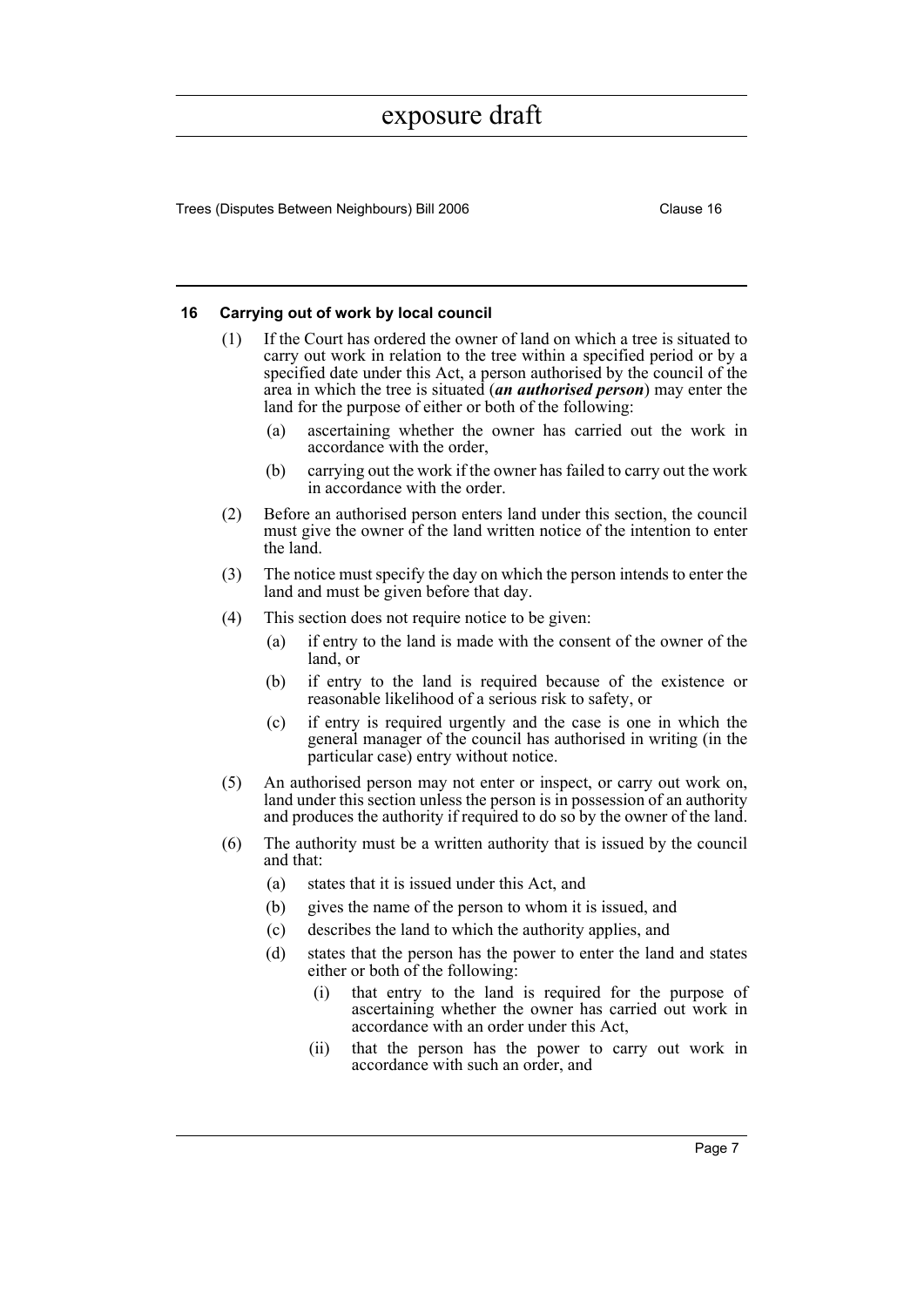Clause 17 Trees (Disputes Between Neighbours) Bill 2006

- (e) identifies this section as the source of the powers referred to in paragraph (d), and
- (f) states the date (if any) on which it expires, and
- (g) bears the signature of the general manager of the council.
- (7) The council may recover the reasonable costs of entering the land, and of inspecting and carrying out work, under this section from the owner of the tree in a court of competent jurisdiction.
- (8) In this section:

*area* has the same meaning as it has in the *Local Government Act 1993*.

### <span id="page-12-0"></span>**17 Regulations**

The Governor may make regulations, not inconsistent with this Act, for or with respect to any matter that by this Act is required or permitted to be prescribed or that is necessary or convenient to be prescribed for carrying out or giving effect to this Act.

#### <span id="page-12-1"></span>**18 Savings, transitional and other provisions**

Schedule 1 has effect.

### <span id="page-12-2"></span>**19 Amendment of other legislation**

The Acts and Regulation specified in Schedule 2 are amended as set out in that Schedule.

### <span id="page-12-3"></span>**20 Review of Act**

- (1) The Minister is to review this Act to determine whether the policy objectives of the Act remain valid and whether the terms of the Act remain appropriate for securing those objectives.
- (2) The review is to be undertaken as soon as possible after the period of 5 years from the date of assent to this Act.
- (3) A report on the outcome of the review is to be tabled in each House of Parliament within 12 months after the end of the period of 5 years.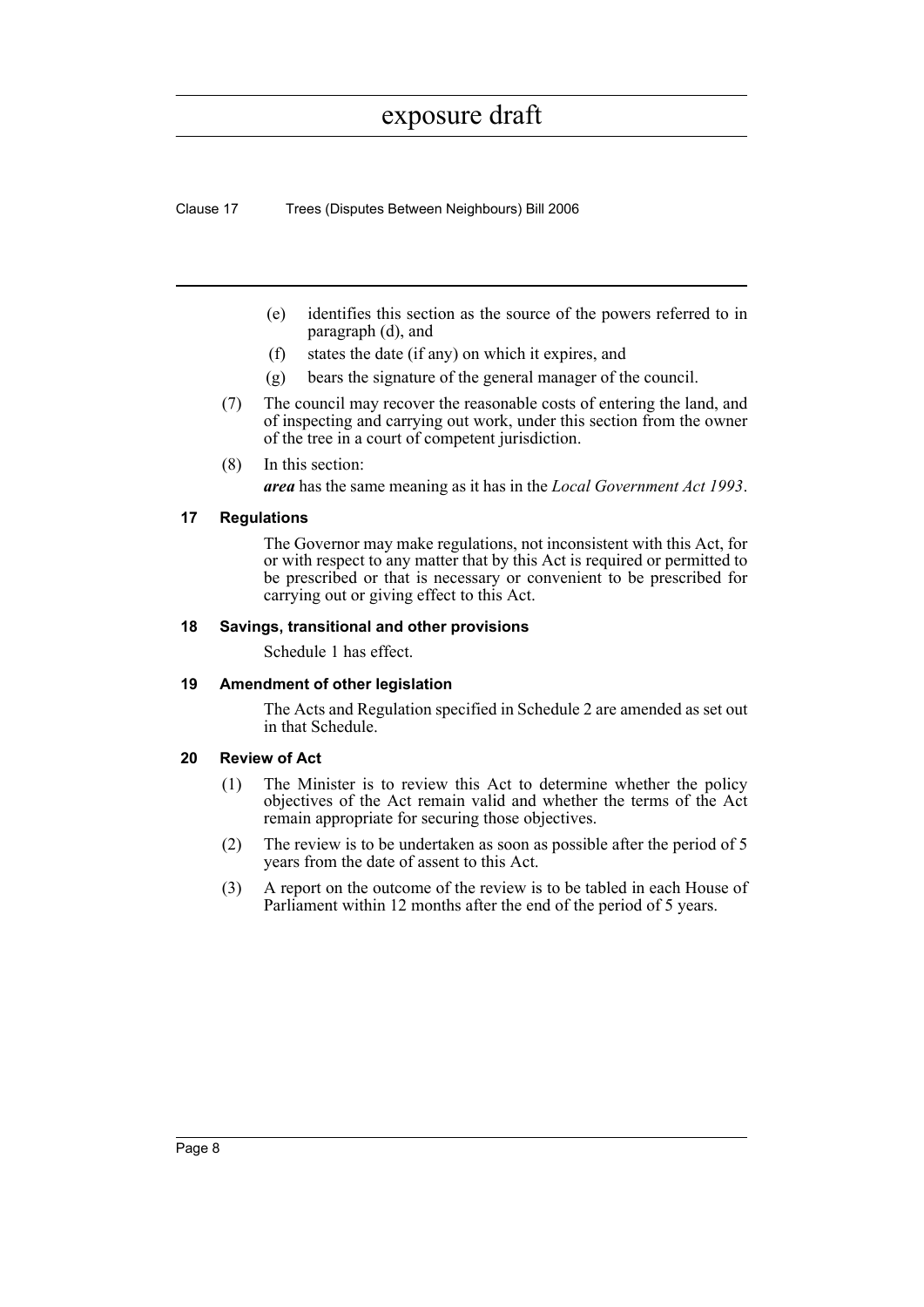Trees (Disputes Between Neighbours) Bill 2006

Savings, transitional and other provisions Schedule 1

### <span id="page-13-0"></span>**Schedule 1 Savings, transitional and other provisions**

(Section 18)

### **1 Regulations**

- (1) The regulations may contain provisions of a savings or transitional nature consequent on the enactment of the following Acts: this Act
- (2) Any such provision may, if the regulations so provide, take effect from the date of assent to the Act concerned or a later date.
- (3) To the extent to which any such provision takes effect from a date that is earlier than the date of its publication in the Gazette, the provision does not operate so as:
	- (a) to affect, in a manner prejudicial to any person (other than the State or an authority of the State), the rights of that person existing before the date of its publication, or
	- (b) to impose liabilities on any person (other than the State or an authority of the State) in respect of anything done or omitted to be done before the date of its publication.